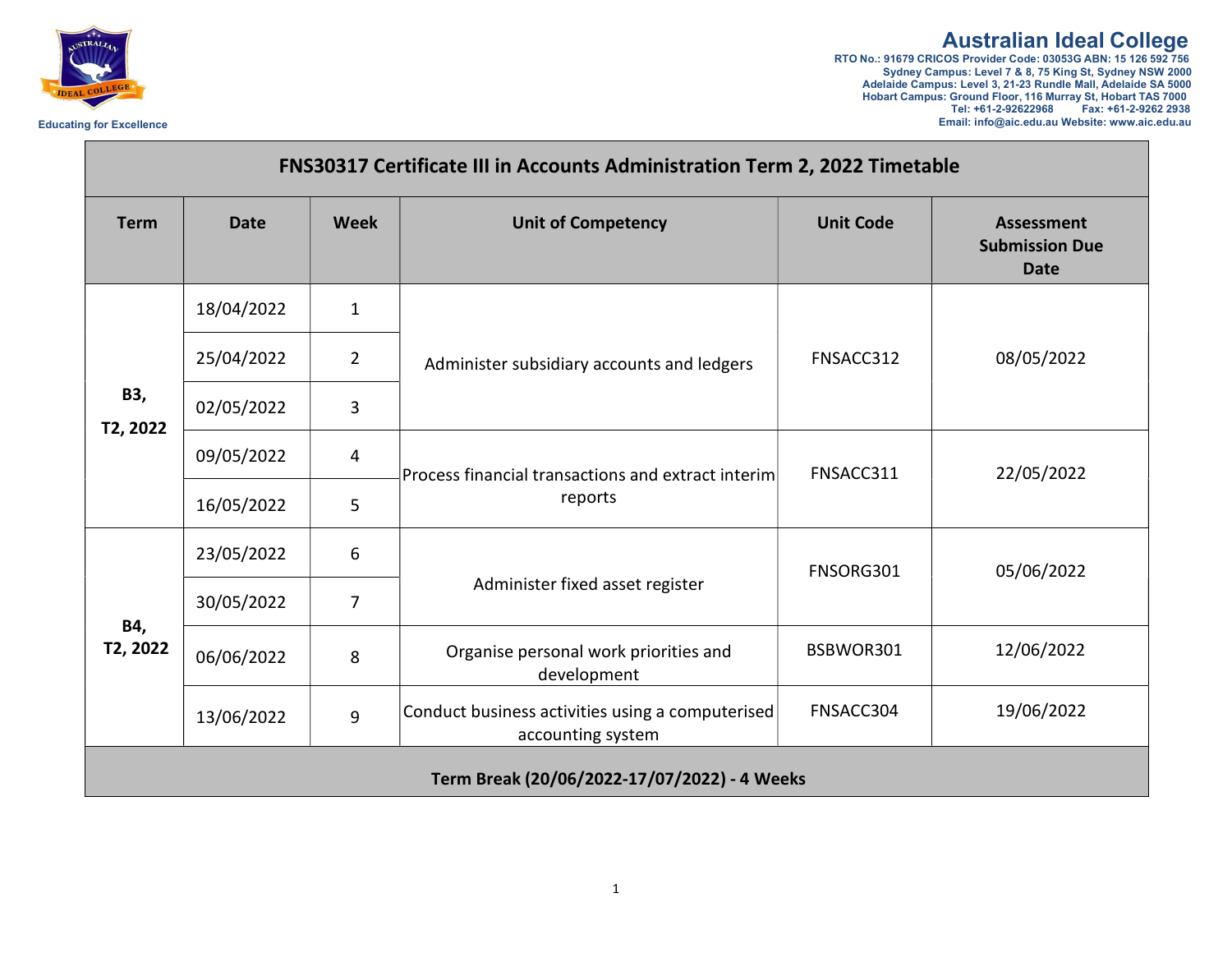

## Australian Ideal College RTO No.: 91679 CRICOS Provider Code: 03053G ABN: 15 126 592 756 Sydney Campus: Level 7 & 8, 75 King St, Sydney NSW 2000 Adelaide Campus: Level 3, 21-23 Rundle Mall, Adelaide SA 5000 Hobart Campus: Ground Floor, 116 Murray St, Hobart TAS 7000 Tel: +61-2-92622968 Fax: +61-2-9262 2938 Educating for Excellence **Excellence** Email: info@aic.edu.au Website: www.aic.edu.au Website: www.aic.edu.au Website: www.aic.edu.au

| FNS40217 Certificate IV in Accounting and Bookkeeping Term 2, 2022 Timetable |             |                |                                                                  |                     |                                                 |
|------------------------------------------------------------------------------|-------------|----------------|------------------------------------------------------------------|---------------------|-------------------------------------------------|
| <b>Term</b>                                                                  | <b>Date</b> | <b>Week</b>    | <b>Unit of Competency</b>                                        | <b>Unit</b><br>Code | <b>Assessment</b><br><b>Submission Due Date</b> |
| B3,<br>T2, 2022                                                              | 18/04/2022  | $\mathbf{1}$   | Complete business activity and instalment activity<br>statements | FNSTPB401           | 22/05/2022                                      |
|                                                                              | 25/04/2022  | $\overline{2}$ |                                                                  |                     |                                                 |
|                                                                              | 02/05/2022  | $\overline{3}$ |                                                                  |                     |                                                 |
|                                                                              | 09/05/2022  | 4              |                                                                  |                     |                                                 |
|                                                                              | 16/05/2022  | 5              |                                                                  |                     |                                                 |
| B4,<br>T2, 2022                                                              | 23/05/2022  | 6              | Prepare financial statements for non-reporting<br>entities       | FNSACC414           | 05/06/2022                                      |
|                                                                              | 30/05/2022  | $\overline{7}$ |                                                                  |                     |                                                 |
|                                                                              | 06/06/2022  | 8              | Process business tax requirements                                | FNSACC411           | 19/06/2022                                      |
|                                                                              | 13/06/2022  | 9              |                                                                  |                     |                                                 |
| Term Break (20/06/2022-17/07/2022) - 4 Weeks                                 |             |                |                                                                  |                     |                                                 |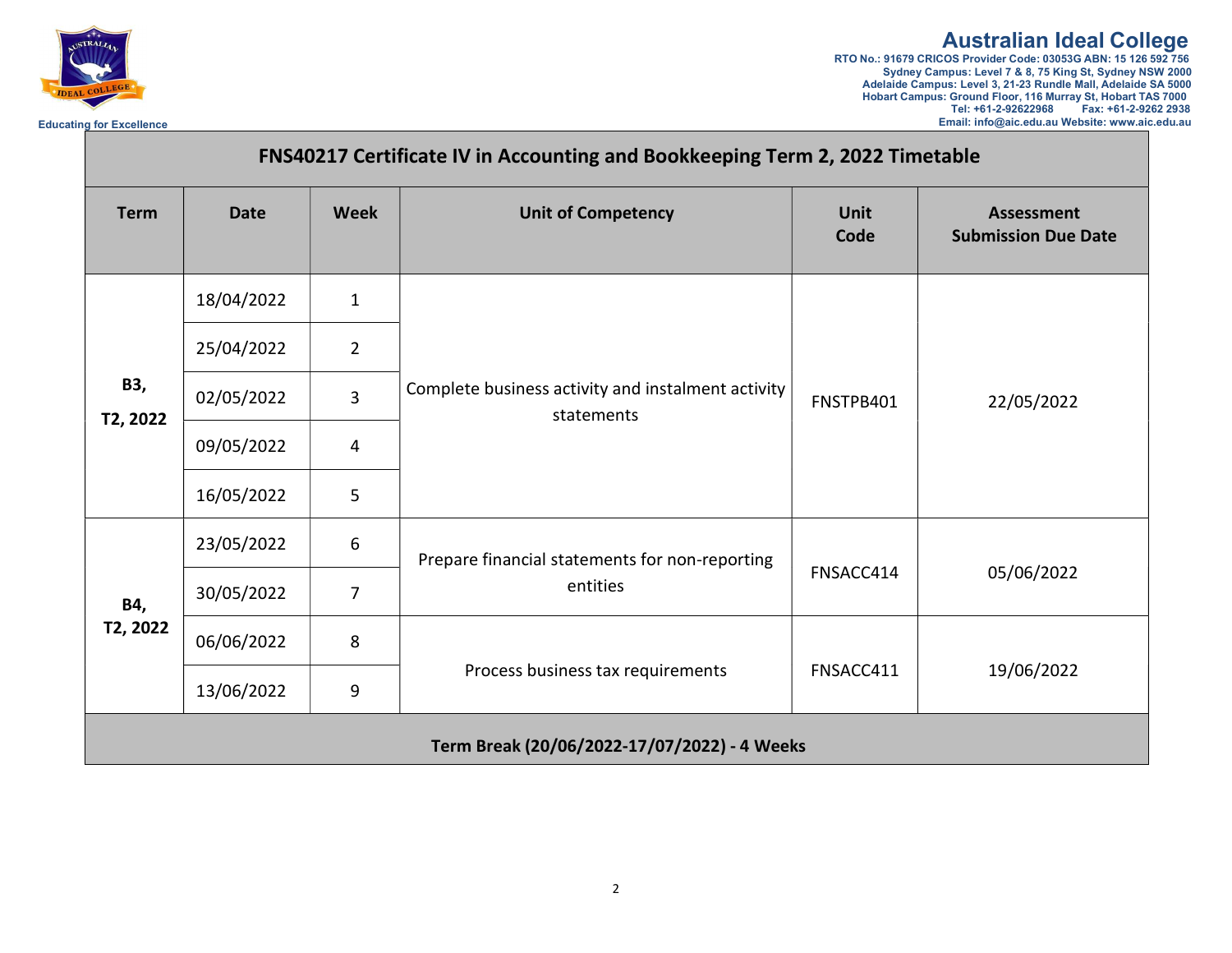

## Australian Ideal College

RTO No.: 91679 CRICOS Provider Code: 03053G ABN: 15 126 592 756 Sydney Campus: Level 7 & 8, 75 King St, Sydney NSW 2000 Adelaide Campus: Level 3, 21-23 Rundle Mall, Adelaide SA 5000 Hobart Campus: Ground Floor, 116 Murray St, Hobart TAS 7000 Tel: +61-2-92622968 Fax: +61-2-9262 2938 Educating for Excellence **Excellence** Excellence Excellence Email: info@aic.edu.au Website: www.aic.edu.au Website: www.aic.edu.au

| FNS50217 Diploma of Accounting Term 2, 2022 Timetable |             |                |                                                           |                     |                                                 |
|-------------------------------------------------------|-------------|----------------|-----------------------------------------------------------|---------------------|-------------------------------------------------|
| <b>Term</b>                                           | <b>Date</b> | <b>Week</b>    | <b>Unit of Competency</b>                                 | <b>Unit</b><br>Code | <b>Assessment</b><br><b>Submission Due Date</b> |
| B3,<br>T2, 2022                                       | 18/04/2022  | $\mathbf{1}$   | Provide financial and business performance<br>information | FNSACC511           | 22/05/2022                                      |
|                                                       | 25/04/2022  | $\overline{2}$ |                                                           |                     |                                                 |
|                                                       | 02/05/2022  | 3              |                                                           |                     |                                                 |
|                                                       | 09/05/2022  | 4              |                                                           |                     |                                                 |
|                                                       | 16/05/2022  | 5              |                                                           |                     |                                                 |
| B4,<br>T2, 2022                                       | 23/05/2022  | 6              | Provide management accounting information                 | FNSACC517           | 19/06/2022                                      |
|                                                       | 30/05/2022  | $\overline{7}$ |                                                           |                     |                                                 |
|                                                       | 06/06/2022  | 8              |                                                           |                     |                                                 |
|                                                       | 13/06/2022  | 9              |                                                           |                     |                                                 |
|                                                       |             |                | Term Break (20/06/2022-17/07/2022) - 4 Weeks              |                     |                                                 |